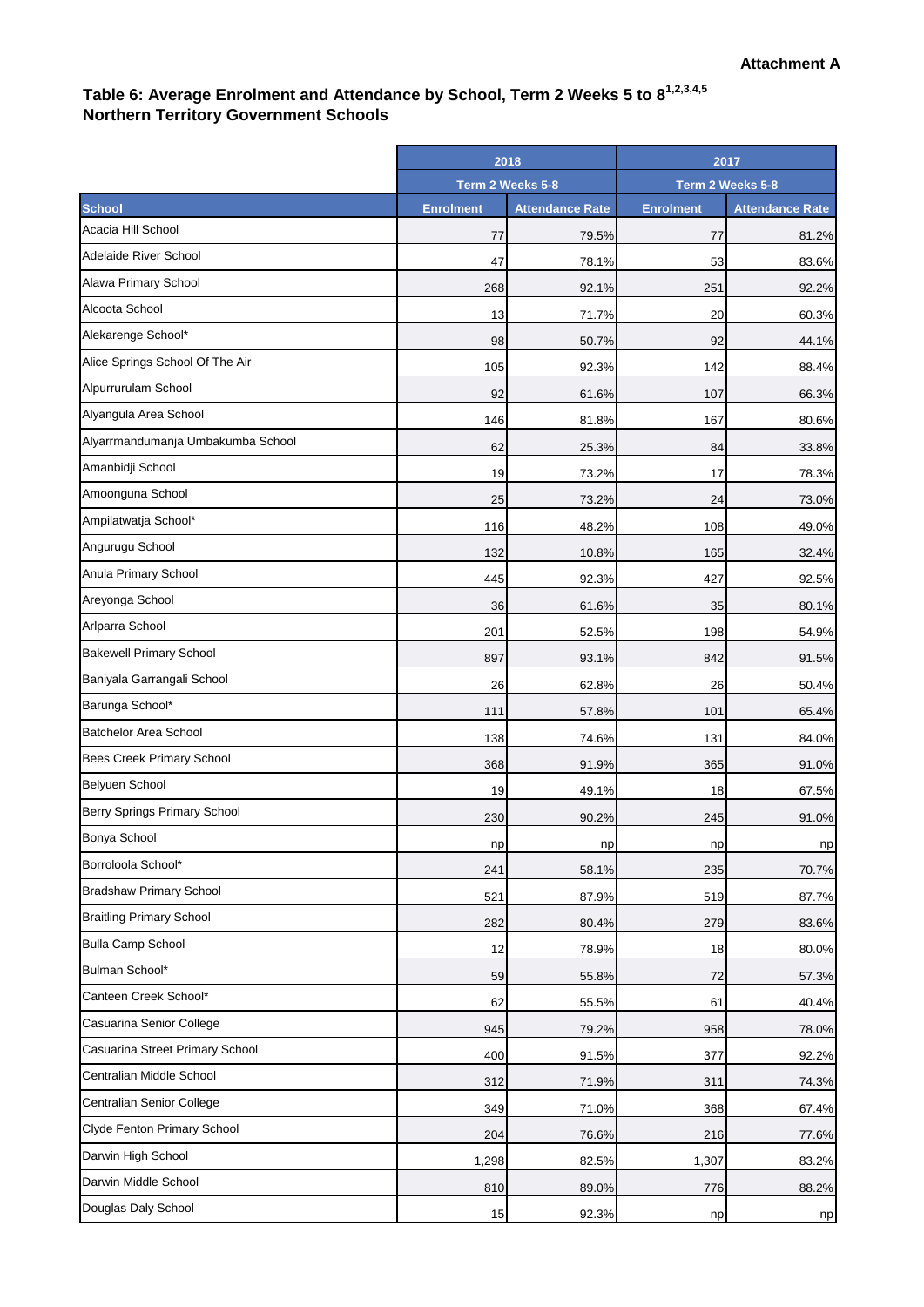## **Attachment A**

|                                      | 2018             |                        | 2017             |                        |
|--------------------------------------|------------------|------------------------|------------------|------------------------|
|                                      | Term 2 Weeks 5-8 |                        | Term 2 Weeks 5-8 |                        |
| <b>School</b>                        | <b>Enrolment</b> | <b>Attendance Rate</b> | <b>Enrolment</b> | <b>Attendance Rate</b> |
| Dripstone Middle School              | 492              | 90.7%                  | 523              | 87.4%                  |
| <b>Driver Primary School</b>         | 539              | 91.2%                  | 509              | 93.0%                  |
| Dundee Beach School                  | 19               | 82.4%                  | 22               | 94.6%                  |
| Durack Primary School                | 493              | 90.8%                  | 506              | 92.5%                  |
| Elliott School*                      | 69               | 71.2%                  | 86               | 72.7%                  |
| Epenarra School*                     | 36               | 48.9%                  | 49               | 51.9%                  |
| <b>Finke School</b>                  | 29               | 64.8%                  | 33               | 76.2%                  |
| <b>Forrest Parade School</b>         | 73               | 87.6%                  | 62               | 87.9%                  |
| Gapuwiyak School                     | 192              | 39.3%                  | 242              | 33.0%                  |
| Gillen Primary School                | 240              | 79.1%                  | 292              | 81.3%                  |
| Girraween Primary School             | 493              | 92.7%                  | 518              | 93.8%                  |
| <b>Gray Primary School</b>           | 374              | 88.6%                  | 388              | 87.0%                  |
| Gunbalanya School                    | 287              | 49.9%                  | 289              | 51.0%                  |
| <b>Haasts Bluff School</b>           | 33               | 60.2%                  | 35               | 73.7%                  |
| Harts Range School                   | 61               | 53.7%                  | 69               | 62.3%                  |
| <b>Henbury School</b>                | 136              | 84.3%                  | 114              | 82.1%                  |
| <b>Howard Springs Primary School</b> | 278              | 87.2%                  | 287              | 90.3%                  |
| Humpty Doo Primary School            | 409              | 90.9%                  | 415              | 89.0%                  |
| Imanpa School                        | 15               | 51.6%                  | 21               | 79.1%                  |
| Jabiru Area School                   | 196              | 78.5%                  | 236              | 78.7%                  |
| Jilkminggan School*                  | 78               | 64.8%                  | 82               | 56.9%                  |
| Jingili Primary School               | 340              | 90.8%                  | 327              | 91.9%                  |
| Kalkaringi School*                   | 165              | 49.5%                  | 142              | 53.2%                  |
| Karama Primary School                | 197              | 87.0%                  | 202              | 88.4%                  |
| Katherine High School                | 611              | 59.0%                  | 606              | 67.8%                  |
| Katherine School Of The Air          | 146              |                        | 166              | 0.0%                   |
| Katherine South Primary School       | 384              | 86.7%                  | 395              | 86.0%                  |
| Kiana School                         |                  |                        | np               | np                     |
| Kintore Street School                | 50               | 72.7%                  | 49               | 83.8%                  |
| Lajamanu School                      | 184              | 41.1%                  | 230              | 53.1%                  |
| Laramba School                       | 56               | 62.4%                  | 66               | 66.1%                  |
| Larapinta Primary School             | 392              | 88.4%                  | 361              | 87.7%                  |
| Larrakeyah Primary School            | 495              | 93.1%                  | 478              | 93.2%                  |
| Leanyer Primary School               | 569              | 91.1%                  | 600              | 92.5%                  |
| Ludmilla Primary School              | 98               | 77.8%                  | 81               | 85.6%                  |
| MacFarlane Primary School            | 225              | 72.0%                  | 242              | 74.2%                  |
| Malak Primary School                 | 231              | 84.5%                  | 250              | 84.1%                  |
| Mamaruni School                      | 64               | 40.2%                  | 71               | 60.2%                  |
| Maningrida College                   | 545              | 39.9%                  | 642              | 46.4%                  |
| Manunda Terrace Primary School       | 178              | 82.1%                  | 180              | 85.8%                  |
|                                      |                  |                        |                  |                        |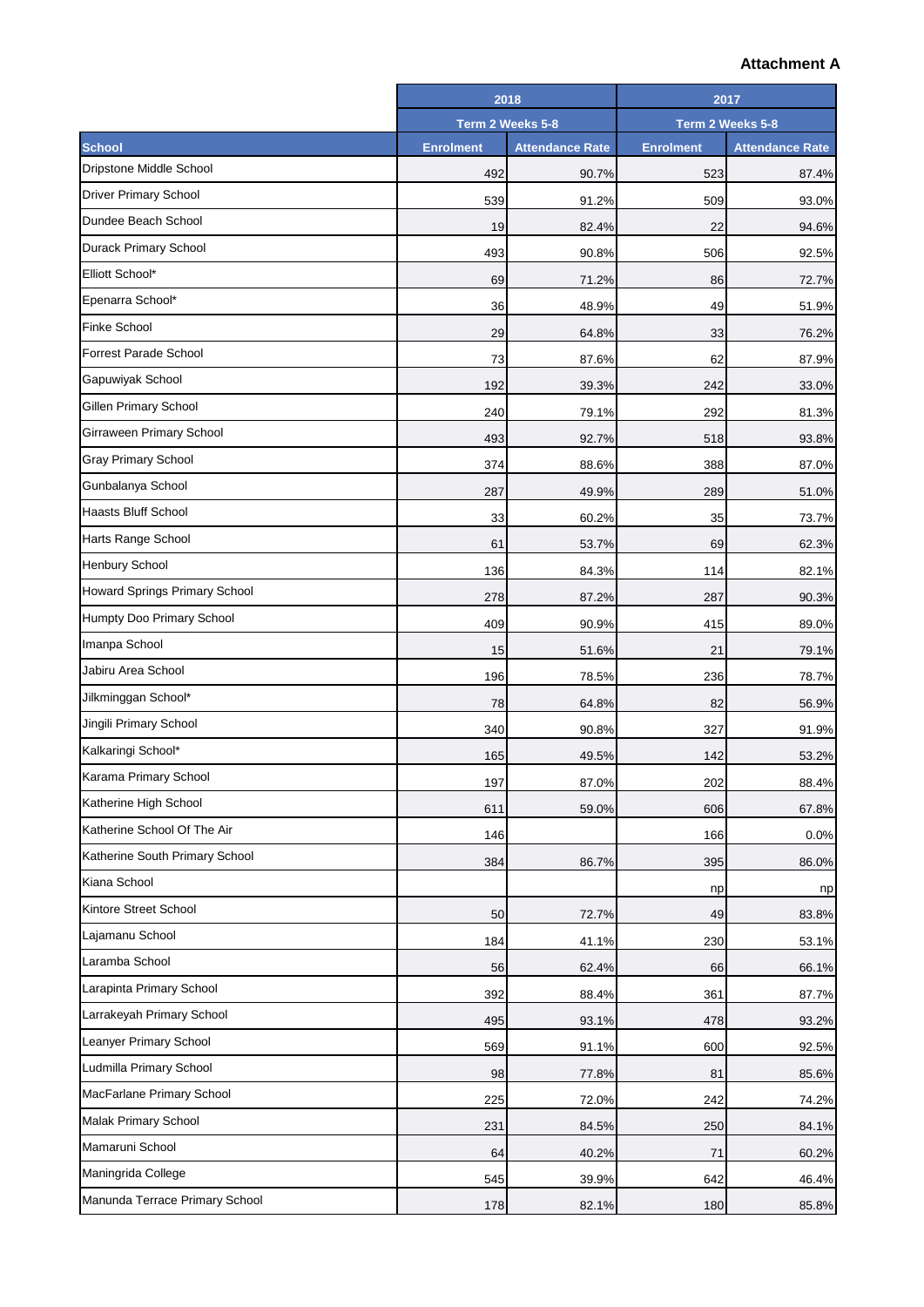## **Attachment A**

|                                                 |                           | 2018             |                        | 2017             |                        |
|-------------------------------------------------|---------------------------|------------------|------------------------|------------------|------------------------|
|                                                 |                           | Term 2 Weeks 5-8 |                        | Term 2 Weeks 5-8 |                        |
| <b>School</b>                                   |                           | <b>Enrolment</b> | <b>Attendance Rate</b> | <b>Enrolment</b> | <b>Attendance Rate</b> |
| Manyallaluk School                              |                           | 22               | 57.7%                  | 26               | 52.0%                  |
| Mataranka School                                |                           | 31               | 76.7%                  | 34               | 92.0%                  |
| Mbunghara School                                |                           | 15               | 93.8%                  | np               | np                     |
| Middle Point School                             |                           | 21               | 85.9%                  | 30               | 84.6%                  |
| Milikapiti School                               |                           | 64               | 76.0%                  | 69               | 81.5%                  |
| Milingimbi School                               |                           | 346              | 43.6%                  | 386              | 46.6%                  |
| Millner Primary School                          |                           | 206              | 85.0%                  | 199              | 84.4%                  |
| Milyakburra School                              |                           | 19               | 49.4%                  | 27               | 32.3%                  |
| Minyerri School                                 |                           | 162              | 63.4%                  | 182              | 65.1%                  |
| Moil Primary School                             |                           | 209              | 90.0%                  | 245              | 91.3%                  |
| Moulden Primary School                          |                           | 300              | 80.1%                  | 344              | 83.5%                  |
| Mount Allan School                              |                           | 69               | 46.7%                  | 65               | 63.6%                  |
| Mulga Bore School                               |                           | 15               | 59.8%                  | 16               | 12.8%                  |
| Murray Downs School                             |                           | 17               | 51.4%                  | 15               | 73.4%                  |
| Mutitjulu School*                               |                           | 44               | 52.8%                  | 44               | 46.2%                  |
| Nakara Primary School                           |                           | 588              | 92.4%                  | 589              | 92.3%                  |
| Nemarluk School                                 |                           | 156              | 87.5%                  | 143              | 87.6%                  |
| <b>Neutral Junction School</b>                  |                           | 24               | 68.6%                  | 25               | 74.5%                  |
| <b>Newcastle Waters School</b>                  |                           | 20               | 73.0%                  | 17               | 70.0%                  |
| Nganambala School                               |                           | 29               | 71.2%                  | 24               | 66.1%                  |
| Nganmarriyanga School                           |                           | 160              | 49.8%                  | 155              | 54.0%                  |
| Ngukurr School                                  |                           | 286              | 57.3%                  | 316              | 54.9%                  |
| Nhulunbuy High School                           |                           | 304              | 75.3%                  | 272              | 73.6%                  |
| Nhulunbuy Primary School                        |                           | 426              | 84.1%                  | 435              | 82.8%                  |
| Nightcliff Middle School                        |                           | 288              | 86.3%                  | 253              | 85.5%                  |
| <b>Nightcliff Primary School</b>                |                           | 615              | 90.3%                  | 596              | 90.8%                  |
| Northern Territory School of Distance Education |                           | 509              | 100.0%                 | 390              | 100.0%                 |
| Ntaria School                                   |                           | 169              | 51.2%                  | 195              | 61.7%                  |
| Numbulwar School                                |                           | 153              | 42.5%                  | 171              | 38.3%                  |
| Nyirripi School                                 |                           | 33               | 50.6%                  | 41               | 40.0%                  |
|                                                 | Palmerston Senior College |                  |                        |                  |                        |
| Palmerston College                              | Rosebery Middle School    | 1086             | 78.4%                  | 1091             | 81.5%                  |
| Papunya School*                                 |                           | 130              |                        | 151              |                        |
| Parap Primary School                            |                           |                  | 45.8%                  |                  | 51.1%                  |
| Peppimenarti School                             |                           | 523              | 91.9%                  | 545              | 93.3%                  |
| Pigeon Hole School                              |                           | 51               | 58.2%                  | 30               | 61.2%                  |
| Pine Creek School                               |                           | 34               | 72.2%                  | 31               | 76.8%                  |
| Pularumpi School                                |                           | 34               | 64.9%                  | 39               | 48.8%                  |
| Ramingining School*                             |                           | 57               | 85.6%                  | 55               | 83.1%                  |
| Robinson River School                           |                           | 276              | 57.7%                  | 317              | 61.3%                  |
|                                                 |                           | 60               | 50.7%                  | 47               | 68.7%                  |